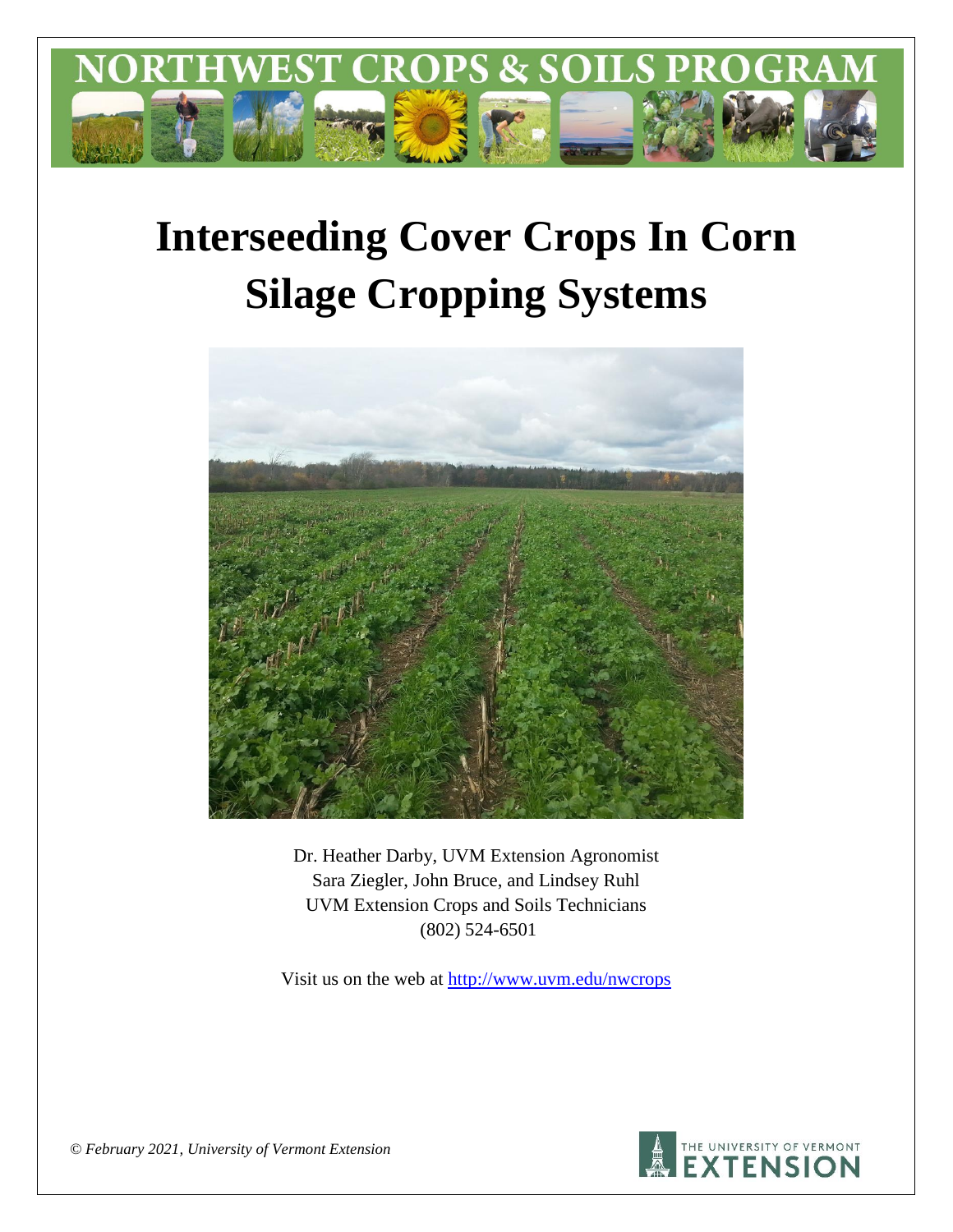# **INTERSEEDING COVER CROPS IN CORN SILAGE CROPPING SYSTEMS Dr. Heather Darby, University of Vermont Extension [heather.darby\[at\]uvm.edu](mailto:heather.darby@uvm.edu?subject=2013%20Long%20Season%20Corn%20Report)**

With increasing focus on minimizing environmental impacts from agriculture, farmers are looking for strategies that are good for farm and environmental viability. Cover cropping is one strategy that has been promoted to help farms improve soil health and minimize soil and nutrient losses to the environment. However, with a short growing season it is often difficult to get an adequate cover cropping following corn silage harvest. Therefore, farmers are interested in using interseeding techniques to establish cover crops into an actively growing corn crop. Being successful with this practice will likely require changes to other aspects of the cropping system such as corn populations, corn relative maturity, and the timing of cover crop seeding. The University of Vermont Extension's Northwest Crops and Soils Team implemented two field experiments in 2020 to help identify best interseeding practices that support successful cover crop establishment without sacrificing corn silage yields.

# **MATERIALS AND METHODS**

The field trials were conducted at Borderview Research Farm in Alburgh, VT (Tables 1 and 2). Trial 1 evaluated the impact of corn variety and population on cover crop establishment and corn yields. Trial 2 evaluated the impact interseed timing on cover crop establishment and corn yields. All plots were 10' x 20', consisting of four rows of corn spaced 30" apart, and replicated three times.

The experimental design for Trial 1 was a randomized complete block with split plot design. Main plots were corn population (28,000, 34,000, and 38,000 plants ac<sup>-1</sup>) and split plots were corn varieties. The plots were interseeded with a cover crop mixture of annual ryegrass (60%), tillage radish (10%) and red clover (30%) when the corn reached the V6 growth stage. In Trial 2, the experimental design was a randomized complete block design where treatments were interseed timing (V2, V4, and V6 corn growth stages).

Corn was planted on 13-May and 6-May in Trial 1 and 2 respectively. In Trial 1, plots were originally seeded at 40,000 seeds ac<sup>-1</sup> and thinned to the appropriate treatment populations on 9-Jun. The amount of photosynthetic active radiation (PAR) reaching the ground under the corn canopy was measured using a LI-COR LI-191R line quantum light sensor equipped with a LI-1500 data logger. Light was measured approximately weekly from the time of interseeding through August. To understand how much the corn canopy was obstructing the total available light, a light measurement was taken outside of the corn canopy and then under the corn canopy in the center of each plot. The data were then used to calculate the percent of light infiltrating the corn canopy. Corn was harvested using a John Deere 2-row corn chopper and collected in a wagon fitted with scales to weigh the yield of each plot. An approximate 1 lb subsample was collected, weighed, dried, and weighed again to determine dry matter content and calculate yield. The samples from Trial 1 were then ground to 2mm using a Wiley sample mill and then to 1mm using a cyclone sample mill (UDY Corporation). The samples were analyzed for forage quality via Near Infrared Reflectance Spectroscopy at the UVM Cereal Grain Testing Laboratory (Burlington, VT) using a FOSS DS2500 NIRS. No quality analyses were conducted on the corn from Trial 2.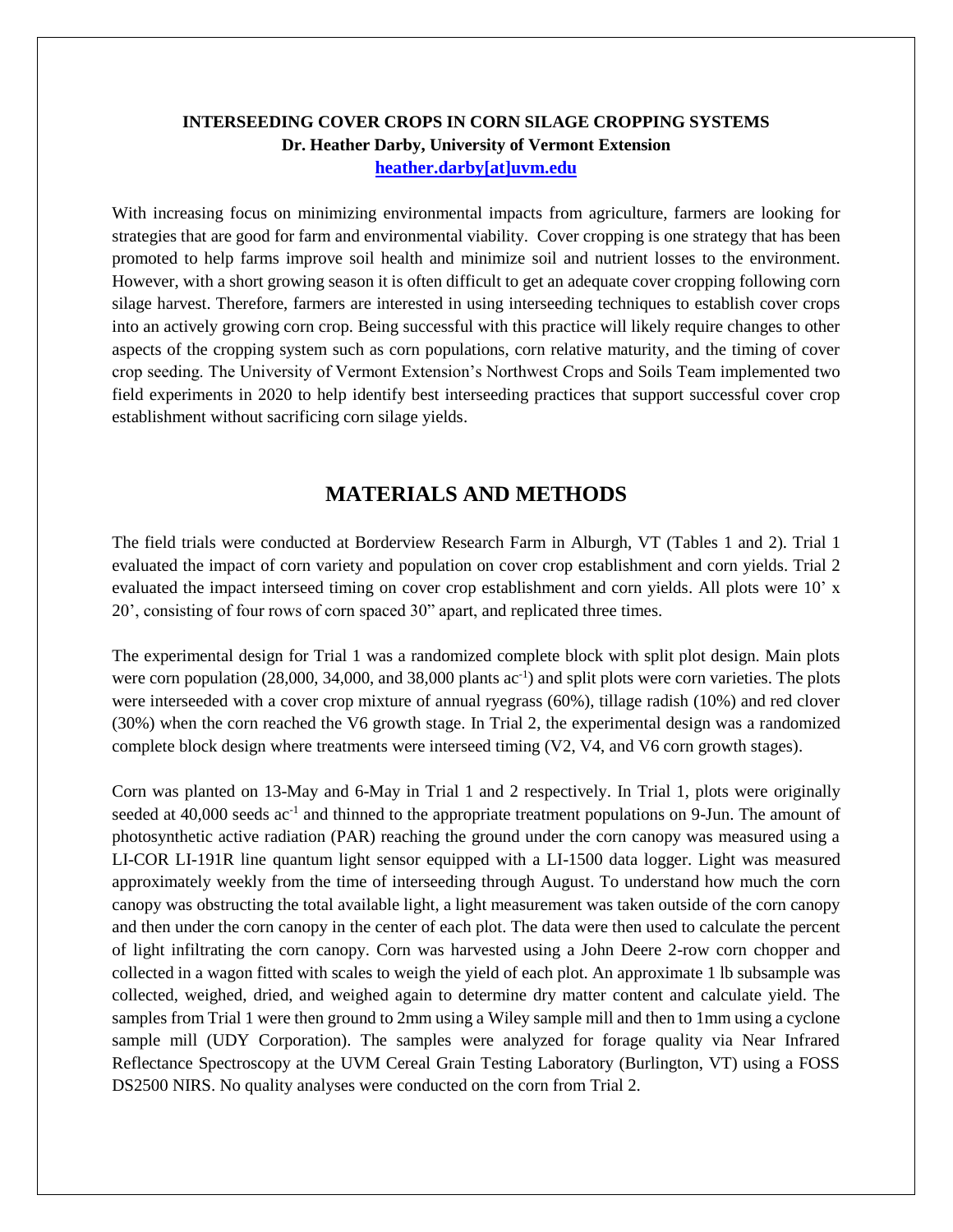Following harvest, on 20-Oct, ground cover was measured in Trial 1 by processing photographs using the Canopeo© smartphone application. On 27-Oct, cover crop biomass was measured by collecting biomass within a 0.25m<sup>2</sup> area in each plot in the trial. Samples were weighed and dried to determine dry matter content and calculate yield. The samples were also ground using the same procedures for the corn samples and analyzed for %C, %N, and C:N ratio at the University of Vermont Agricultural and Environmental Testing Laboratory (Burlington, Vermont). In Trial 2, cover crop establishment and growth post-harvest was minimal with higher weed incidence than in Trial 1. In order to capture the ground cover contributed by cover crops and weeds separately, ground cover in this trial was measured using the beaded string method on 28-Sep. Cover crops were too small to collect biomass samples and therefore, yield and quality is not reported.

| <b>Location</b>                                          | <b>Borderview Research Farm - Alburgh, VT</b>                                                   |                                                                      |  |  |
|----------------------------------------------------------|-------------------------------------------------------------------------------------------------|----------------------------------------------------------------------|--|--|
| Soil type                                                | Cabot extremely stony fine sandy loam                                                           |                                                                      |  |  |
| Corn variety treatments<br>$(\text{relative maturity})$  | B94T73R (94RM)<br>B94T73SX (94 RM)<br>B97T04SXE (97 RM)<br>CP3499VT2P (94 RM)<br>P9608R (96 RM) | SW3768 (95 RM)<br>SW4010 (100 RM)<br>38N85 (92 RM)<br>9070AM (90 RM) |  |  |
| <b>Corn population treatments</b><br>(plants $ac^{-1}$ ) | 28,000<br>34,000                                                                                |                                                                      |  |  |
| Corn planting date                                       | 38,000<br>$13-May$                                                                              |                                                                      |  |  |
| Cover crop mixture                                       | $25$ lbs ac <sup>-1</sup><br>Annual ryegrass (60%)<br>Red clover (30%)<br>Tillage radish (10%)  |                                                                      |  |  |
| Cover crop planting date                                 | $22$ -Jun                                                                                       |                                                                      |  |  |
| <b>Harvest date</b>                                      | $17-Sep$                                                                                        |                                                                      |  |  |

#### **Table 1. Trial 1 management, Alburgh, VT, 2020.**

**Table 2. Trial 2 management, Alburgh, VT, 2020.**

| <b>Location</b>                    | <b>Borderview Research Farm – Alburgh, VT</b> |
|------------------------------------|-----------------------------------------------|
| Soil type                          | Cabot extremely stony fine sandy loam         |
|                                    | $V2(2-Jun)$                                   |
| <b>Interseed timing treatments</b> | $V4(10-Jun)$                                  |
| (dates of interseeding)            | $V6(22-Jun)$                                  |
| Corn planting date                 | 6-May                                         |
|                                    | $25$ lbs ac <sup>-1</sup>                     |
|                                    | Annual ryegrass (60%)                         |
| Cover crop mixture                 | Red clover (30%)                              |
|                                    | Tillage radish (10%)                          |
| Harvest date                       | $9-Sep$                                       |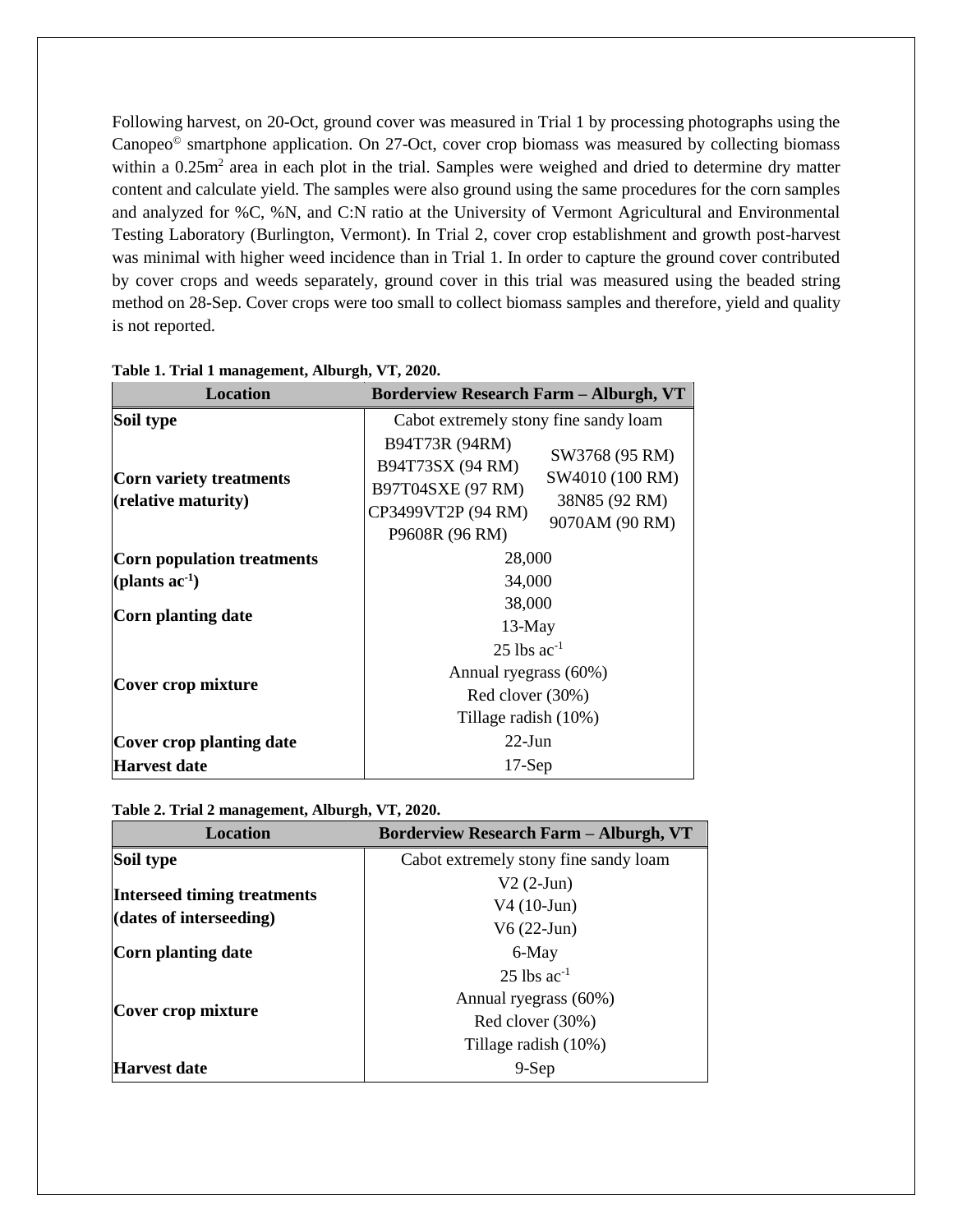Data were analyzed using mixed model analysis using the mixed procedure of SAS (SAS Institute, 1999). Replications in the trial were treated as random effects and treatments were treated as fixed. Mean comparisons were made using the Tukey-Kramer adjustment procedure when the F-test was considered significant ( $p<0.10$ ). Because few significant interactions were observed between year and other variables, data were combined across years prior to the employing the mean comparisons procedure.

# **RESULTS**

Weather data was recorded with a Davis Instrument Vantage Pro2 weather station, equipped with a WeatherLink data logger at Borderview Research Farm in Alburgh, VT (Table 3). The season began with cooler than normal temperatures, but temperatures quickly increased and remained above normal for much of the season. Rainfall was below normal for much of the season with the region being designated as D0 or abnormally dry (Drought.gov) throughout the season. Much of the rain that fell throughout the season came in short duration storms. For example, in August there were only 6 rain events that accumulated at least 0.1". Of these, 2 events totaled 1.53" and 2.98", contributing 67% of the month's entire accumulation. Furthermore, temperatures remained above normal for much of the mid-summer. In July, of 75% of the month saw temperatures climb above 80◦ F with some days reaching above 90◦ F. These temperatures contributed to above normal Growing Degree Days (GDDs) accumulations of 2485, 140 above the 30-year normal.

|                                   | May     | Jun     | Jul     | Aug                         | Sep     |
|-----------------------------------|---------|---------|---------|-----------------------------|---------|
| Average temperature $(^{\circ}F)$ | 56.1    | 66.9    | 74.8    | 68.8                        | 59.2    |
| Departure from normal             | $-0.44$ | 1.08    | 4.17    | 0.01                        | $-1.33$ |
|                                   |         |         |         |                             |         |
| Precipitation (inches)            | 2.35    | 1.86    | 3.94    | 6.77                        | 2.75    |
| Departure from normal             | $-1.04$ | $-1.77$ | $-0.28$ | 2.86                        | $-0.91$ |
|                                   |         |         |         |                             |         |
| Growing Degree Days (base 50°F)   | 298     | 516     | 751     | 584                         | 336     |
| Departure from normal             |         | 35      | 121     | $\mathcal{D}_{\mathcal{A}}$ | $-24$   |

#### **Table 3. 2020 weather data for Alburgh, VT.**

Based on weather data from a Davis Instruments Vantage Pro2 with WeatherLink data logger. Historical averages are for 30 years of NOAA data (1981-2010) from Burlington, VT.

## Trial 1 – Impact of Corn Population and Variety

#### *Interactions*

There was only one significant interaction between main effects (Table 4). A significant interaction between corn population and variety for cover crop dry matter yield indicates that the cover crop produced differing amounts of biomass when interseeded into the same corn variety planted at different populations. Figure 1 displays these differences. For most varieties, a lower seeding rate resulted in higher cover crop biomass; however, 38N85, 9070AM, and SW4010 did not follow this trend. These 3 varieties had similar or higher cover crop biomass when corn populations were higher. This may be due to plant architecture. The lack of other significant interactions indicates that corn varieties responded similarly in terms of yield and quality parameters when planted at different populations.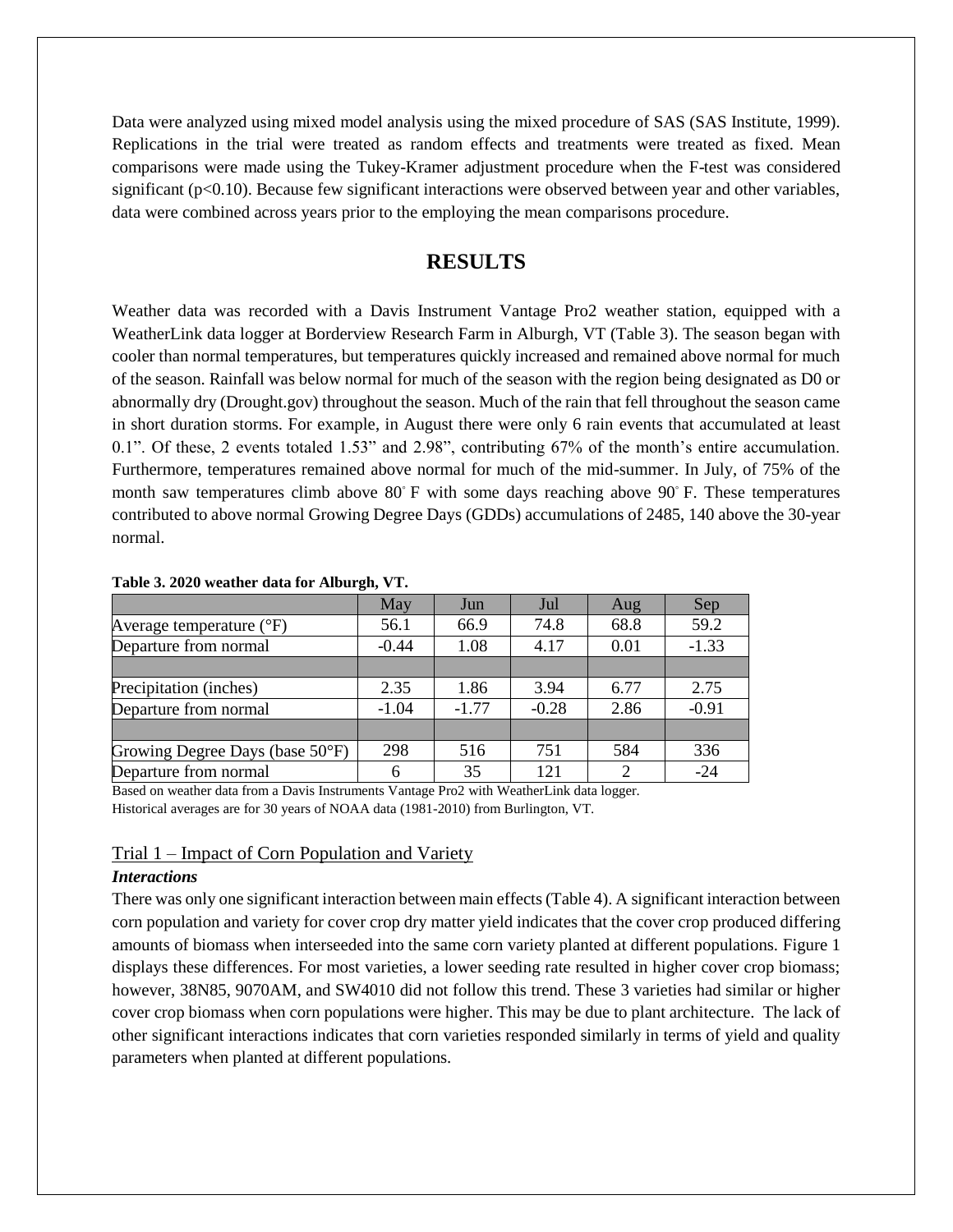|                               |            |            | Population x |
|-------------------------------|------------|------------|--------------|
|                               | Population | Variety    | Variety      |
| Population                    | ***        | <b>NS</b>  | <b>NS</b>    |
| Corn yield                    | **         | ***        | <b>NS</b>    |
| Fall ground cover             | ***        | $\ast$     | <b>NS</b>    |
| Cover crop dry matter         | $\ast$     | <b>NS</b>  | <b>NS</b>    |
| Cover crop yield              | ***        | <b>NS</b>  | $\ast$       |
| Corn dry matter               | <b>NS</b>  | ***        | <b>NS</b>    |
| Corn crude protein            | <b>NS</b>  | ***        | <b>NS</b>    |
| Corn ADF                      | <b>NS</b>  | $\ast$     | <b>NS</b>    |
| Corn NDF                      | <b>NS</b>  | $\ast$     | <b>NS</b>    |
| Corn NFC                      | <b>NS</b>  | <b>NS</b>  | <b>NS</b>    |
| Corn lignin                   | <b>NS</b>  | **         | <b>NS</b>    |
| Corn ash                      | <b>NS</b>  | $\ast$     | <b>NS</b>    |
| Corn fat                      | <b>NS</b>  | ***        | <b>NS</b>    |
| Corn starch                   | <b>NS</b>  | $\ast\ast$ | <b>NS</b>    |
| Corn digestible starch        | <b>NS</b>  | ***        | <b>NS</b>    |
| Corn WSC                      | <b>NS</b>  | $\ast$     | <b>NS</b>    |
| Corn uNDF30                   | <b>NS</b>  | ***        | <b>NS</b>    |
| Corn uNDF120                  | <b>NS</b>  | ***        | <b>NS</b>    |
| Corn uNDF240                  | <b>NS</b>  | ***        | <b>NS</b>    |
| Corn TDN                      | <b>NS</b>  | $**$       | <b>NS</b>    |
| Corn NEL                      | <b>NS</b>  | $**$       | <b>NS</b>    |
| Corn VFA                      | <b>NS</b>  | ***        | <b>NS</b>    |
| Milk yield (lbs ton $^{-1}$ ) | <b>NS</b>  | $\ast\ast$ | <b>NS</b>    |
| Milk yield (lbs $ac^{-1}$ )   | **         | ***        | <b>NS</b>    |

**Table 4. Significance of main effects and main effect interactions.**

 $* 0.1 < p > 0.05$ 

\*\*  $0.05 < p > 0.01$ 

\*\*\*  $p < 0.01$ 

NS- Not statistically significant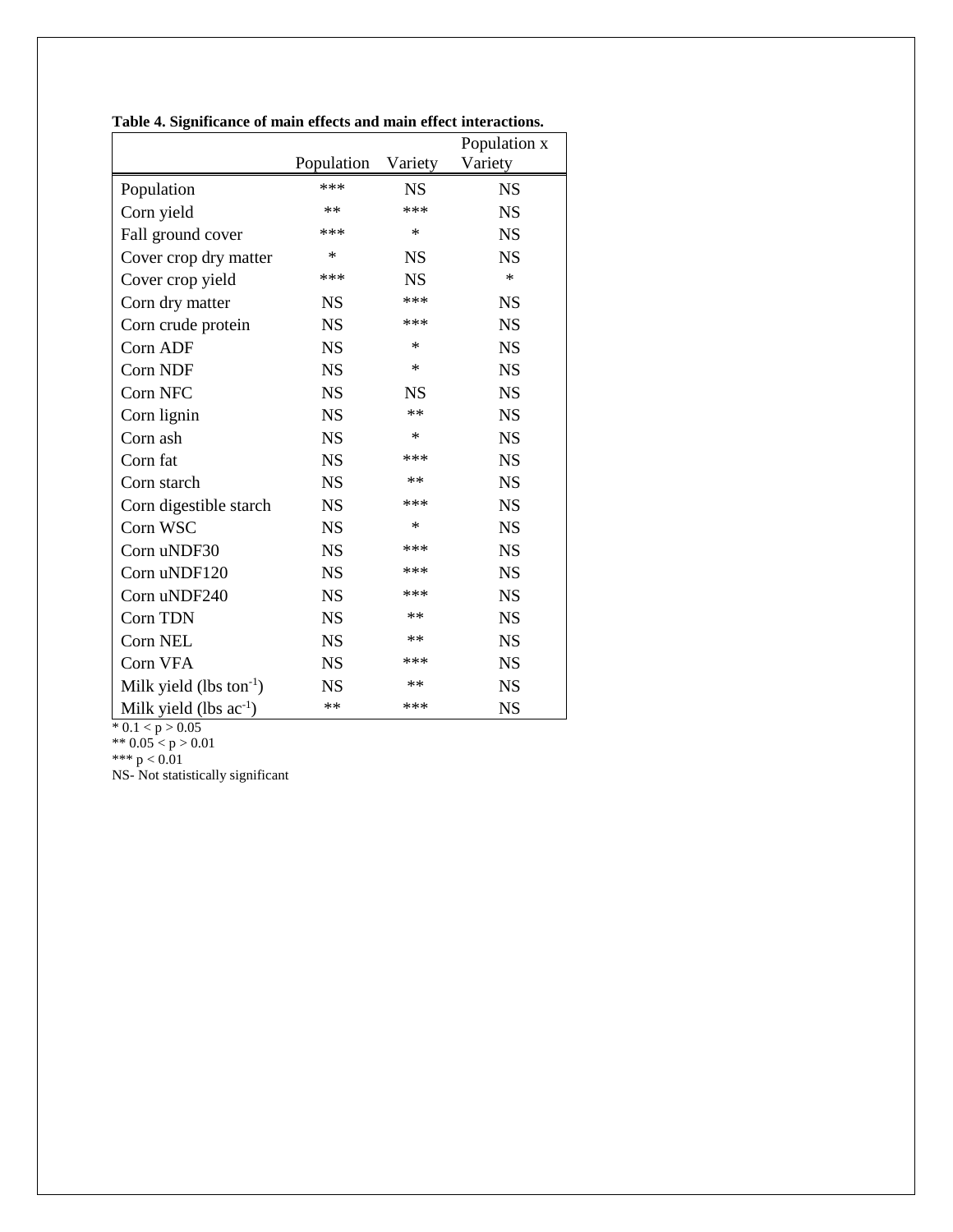

**Figure 1. Population x variety interaction for cover crop dry matter yield.**

## *Impact of Population*

Corn population significantly impacted yield (Figure 2). Corn yields were significantly lower when populations of 28,000 and 34,000 plants ac<sup>-1</sup> were used compared to 38,000. However, no additional yield benefit was observed from increasing from 28,000 to 34,000 plants ac<sup>-1</sup>. Population did not impact corn silage quality.



**Figure 2. Corn silage yield by plant population.**

Treatments that share a letter performed statistically similarly to one another.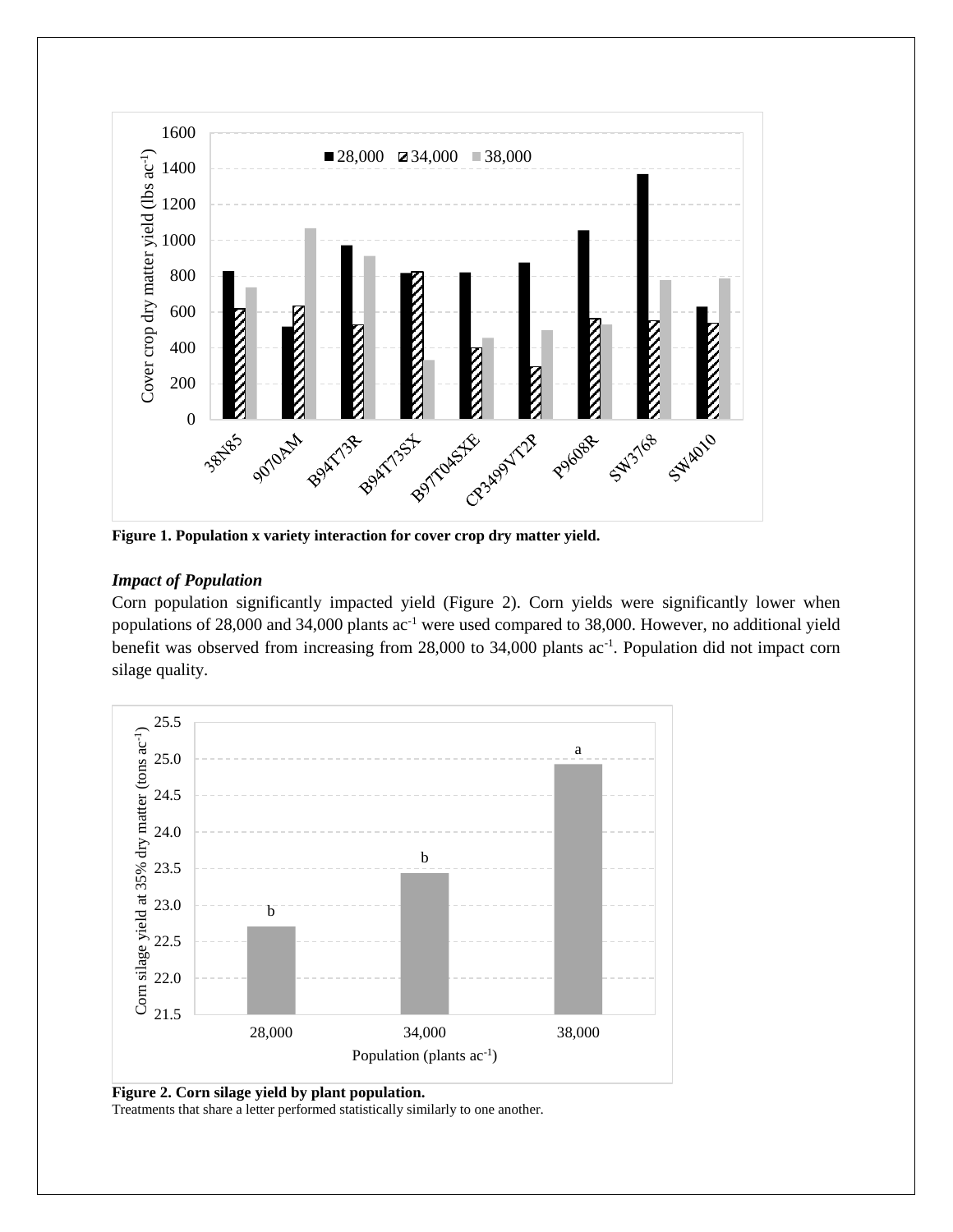By two weeks after cover crop interseeding, the corn canopy had significantly closed reducing approximately 80% of the potential light infiltrating to the ground (Figure 3). Therefore, the newly planted cover crop had approximately 2-3 weeks from the time of seeding to germinate and establish prior to full canopy closure, in which very little light penetrated to the ground level for the remainder of the season. This demonstrates the challenge interseeding presents as any delay in seed germination or establishment (i.e. limited moisture, low vigor, etc.) significantly reduces the time available to the cover crop to properly establish increasing the chance of survival through the rest of the growing season.



**Figure 3. PAR infiltration over the season across corn populations.**

Cover crop establishment also differed significantly by population (Table 5). Cover crops produced higher ground cover and biomass when interseeded into lower corn population stands. Ground cover significantly increased from 23.7% to 42% when populations were reduced below 34,000 plants ac<sup>-1</sup>. However, ground cover was not further impacted when populations increased from 34,000 to 38,000 plants ac<sup>-1</sup>. Similarly, cover crops produced over 300 lbs  $ac^{-1}$  more biomass when interseeded into corn at 28,000 plants  $ac^{-1}$ compared to corn at 34,000 plants ac<sup>-1</sup>. Cover crop biomass was not further impacted when populations were increased from  $34,000$  to  $38,000$  plants ac<sup>-1</sup>.

|  | Table 5. Cover crop characteristics by population. |  |
|--|----------------------------------------------------|--|
|  |                                                    |  |

| Population                                     | Ground<br>cover    | Cover crop<br>dry matter | Cover crop dry<br>matter yield |
|------------------------------------------------|--------------------|--------------------------|--------------------------------|
| plants $ac^{-1}$                               | $\%$               | %                        | $lbs$ ac <sup>-1</sup>         |
| 28,000                                         | 42.0a <sup>†</sup> | 10.9b                    | 877a                           |
| 34,000                                         | 23.7 <sub>b</sub>  | 12.3a                    | 551b                           |
| 38,000                                         | 25.6 <sub>b</sub>  | 11.9ab                   | 678b                           |
| LSD $(p=0.10)$ <sup><math>\dagger</math></sup> | 5.67               | 1.13                     | 134                            |
| <b>Trial Mean</b>                              | 30.4               | 11.7                     | 702                            |

†Treatments that share a letter performed statistically similarly to one another.

‡LSD; least significant difference at the p=0.10 level.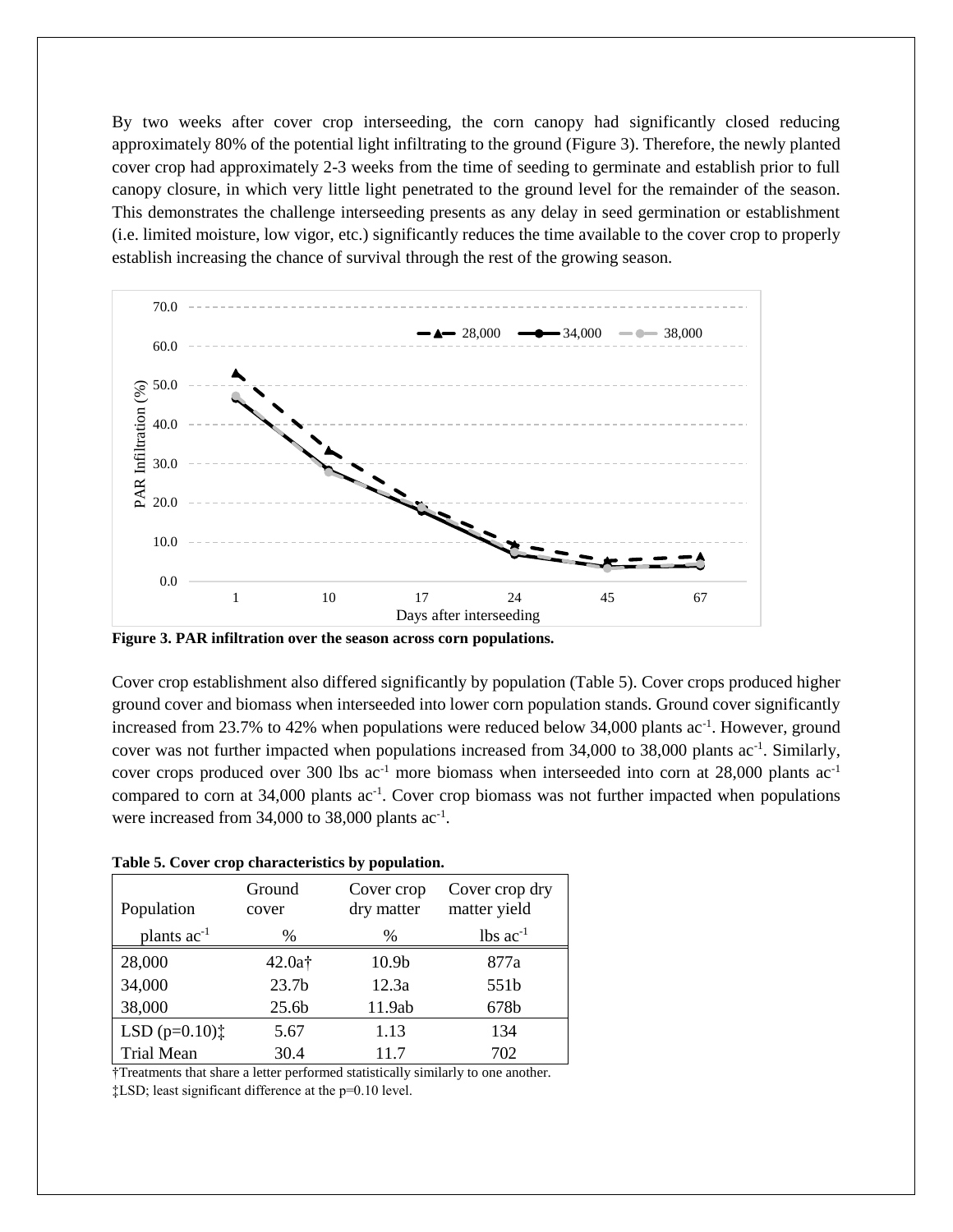#### *Impact of variety*

Variety significantly impacted corn yield and quality parameters (Tables 6 and 7). Corn silage yields ranged from 20.7 to 27.9 tons  $ac^{-1}$  with the top performing variety, B94T73R, yielding similarly to only one other variety, B94T73SX. Crude protein (CP) averaged 8.23% with the top performing variety, 38N85, containing 8.80% protein. Protein levels were decent despite dry conditions that could limit nitrogen availability and negatively impact protein levels. Acid detergent fiber (ADF) and neutral detergent fiber (NDF) contents averaged 23.4% and 41.0% respectively. The lowest ADF and NDF contents were produced by variety B97T04SXE which had 21.1% ADF and 37.8% NDF. Four other varieties also performed statistically similarly to this variety in terms of both ADF and NDF content. Starch varied widely by variety ranging from 27.8% to 36.2% with the top performing variety, B97T04SXE, containing 3.6% more starch than the next highest variety. Water soluble carbohydrates (WSC) ranged from 5.99% to 7.81%. Total digestible nutrients (TDN) ranged from 61.9% to 64.6% with four other varieties performing similarly to the top performer. uNDF240 is the portion of the NDF fiber that remains undigested after 240 hours of exposure to rumen fluid. uNDF240 ranged from 10.2% to 12.8%. Net energy of lactation (Nel) ranged from  $0.625$  to  $0.679$  Mcal lb<sup>-1</sup>.

|  |  |  |  | Table 6. Corn silage quality parameters by variety. |  |  |
|--|--|--|--|-----------------------------------------------------|--|--|
|--|--|--|--|-----------------------------------------------------|--|--|

|                   | Yield at<br>35% dry |         |            |            |         |         |         |         |            |            |            |                |
|-------------------|---------------------|---------|------------|------------|---------|---------|---------|---------|------------|------------|------------|----------------|
| Variety           | matter              | CP      | <b>ADF</b> | <b>NDF</b> | Lignin  | Ash     | Fat     | Starch  | <b>WSC</b> | <b>TDN</b> | $u$ NDF240 | Nel            |
|                   | tons $ac^{-1}$      |         |            |            |         | % of DM |         |         |            |            | % of NDF   | Mcal $lb^{-1}$ |
| <b>B94T73R</b>    | 27.9                | 8.01    | 24.8       | 42.7       | 3.13    | 4.55    | 2.99*   | 29.7    | $7.21*$    | 63.2       | 12.2       | 0.647          |
| <b>B94T73SX</b>   | $25.6*$             | 8.06    | 26.0       | 44.5       | 3.28    | 4.83    | 2.66    | 27.8    | 6.76       | 61.9       | 12.8       | 0.625          |
| B97T04SXE         | 24.2                | 8.19    | 21.1       | 37.8       | 2.73    | 4.11    | 3.25    | 36.2    | 5.99       | 64.6       | 10.2       | 0.679          |
| CP3499VT2P        | 23.6                | 8.12    | 24.7       | 42.3       | $3.01*$ | 4.75    | 2.87    | 30.4    | 6.83       | 62.8       | 11.7       | 0.641          |
| P9608R            | 23.1                | 8.39    | $23.0*$    | $40.1*$    | $2.95*$ | 4.61    | $3.20*$ | $32.6*$ | 6.59       | $63.8*$    | $10.5*$    | $0.664*$       |
| SW3768            | 23.2                | $8.47*$ | $22.6*$    | 39.8*      | $2.83*$ | 4.87    | $3.10*$ | 31.1    | 7.81       | $64.1*$    | $11.0*$    | $0.665*$       |
| SW4010            | 21.6                | 8.04    | 24.2       | 42.1       | $2.98*$ | 4.85    | 2.66    | 30.5    | 6.93       | 62.8       | 12.0       | 0.641          |
| 38N85             | 20.7                | 8.80    | $21.7*$    | 38.7*      | $2.79*$ | 4.56    | $3.20*$ | 32.3    | 6.93       | $64.2*$    | $10.6*$    | $0.671*$       |
| 9070AM            | 23.3                | 7.94    | $22.9*$    | $40.8*$    | $2.82*$ | 4.56    | 2.86    | 32.3    | $7.32*$    | $63.7*$    | 11.5       | $0.659*$       |
| $LSD(p=0.10)$     | 2.30                | 0.374   | 2.66       | 3.62       | 0.289   | 0.401   | 0.286   | 3.78    | 0.859      | 1.32       | 1.06       | 0.026          |
| <b>Trial Mean</b> | 23.7                | 8.23    | 23.4       | 41.0       | 2.95    | 4.63    | 2.98    | 31.4    | 6.93       | 63.4       | 11.4       | 0.655          |

\* Varieties with an asterisk performed statistically similarly to the top performer in **bold**

Translating corn silage yield and quality into predicted milk yield outcomes can be a helpful way to compare corn silage varieties. Table 7 below shows the predicted milk yield per dry matter ton of corn silage and per acre of corn silage. Both these parameters varied by variety. The highest milk yield per ton of 3405 lbs ton-1 was produced by variety B97T04SXE which was statistically similar to four other varieties. The highest milk yield per acre of 31808 lbs ac<sup>-1</sup> was produced by variety B94T73R which was significantly higher than all other varieties. A comparison between varieties for these two milk yield indicators can be visualized in Figure 4. Varieties falling into the top left quadrant would indicate higher than average yield but lower than average quality. Varieties falling in the bottom right quadrant would indicate higher than average quality but lower than average yield. Varieties falling in the bottom left quadrant would indicate lower than average yield and quality whereas varieties falling in the top right quadrant would indicate higher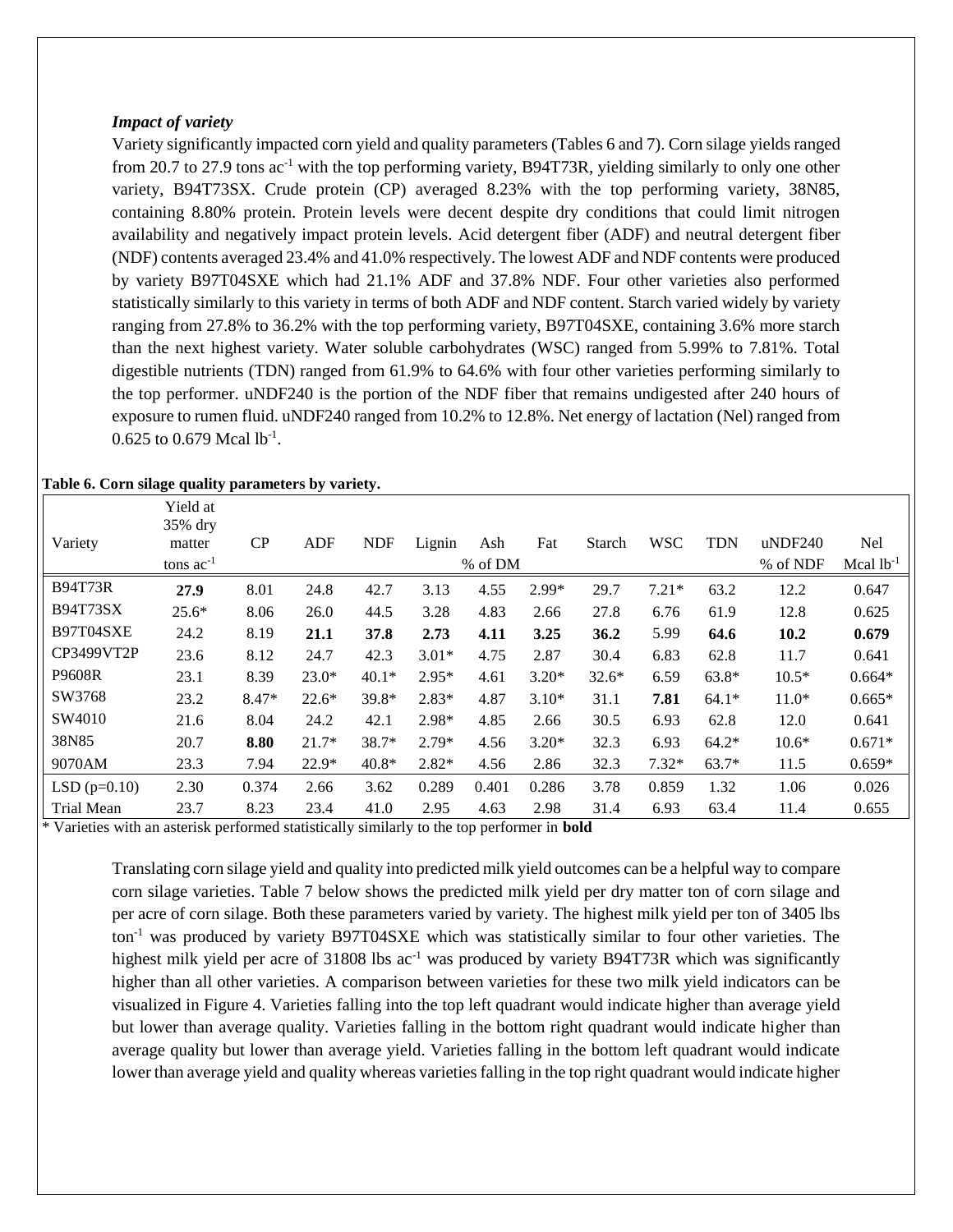than average yield and quality. Comparing varieties in this way we can see that variety B97T04SXE was the only variety that performed above average in both yield and quality.

| Variety           | Milk yield              |                        |  |  |  |
|-------------------|-------------------------|------------------------|--|--|--|
|                   | $lbs$ ton <sup>-1</sup> | $lbs$ ac <sup>-1</sup> |  |  |  |
| <b>B94T73R</b>    | 3275                    | 31808                  |  |  |  |
| <b>B94T73SX</b>   | 3175                    | 28534                  |  |  |  |
| B97T04SXE         | 3405                    | 28935                  |  |  |  |
| CP3499VT2P        | 3267                    | 27015                  |  |  |  |
| P9608R            | 3359*                   | 27125                  |  |  |  |
| SW3768            | 3369*                   | 27366                  |  |  |  |
| SW4010            | 3238                    | 24617                  |  |  |  |
| 38N85             | 3402*                   | 24599                  |  |  |  |
| 9070AM            | 3298*                   | 26843                  |  |  |  |
| $LSD(p=0.10)$     | 111                     | 2756                   |  |  |  |
| <b>Trial Mean</b> | 3310                    | 27427                  |  |  |  |

**Table 7. Predicted milk yield by variety.**

Varieties with an asterisk performed statistically similar to the top performer in **bold.**



**Figure 4. Predicted milk yield per ton vs milk yield per acre by variety.**

Post-harvest ground cover was also significantly impacted by corn variety, however, cover crop biomass was not (Table 8). Ground cover ranged from 20.2% in plots with variety CP3499VT2P to 38.4% in plots with variety SW3768. Interestingly, high corn yield was not clearly associated with lower ground cover. For example, the second highest yielding variety, B94T73SX, had a statistically similar level of ground cover as variety SW3768 which had the highest ground cover but yielded almost 2.5 tons ac<sup>-1</sup> less than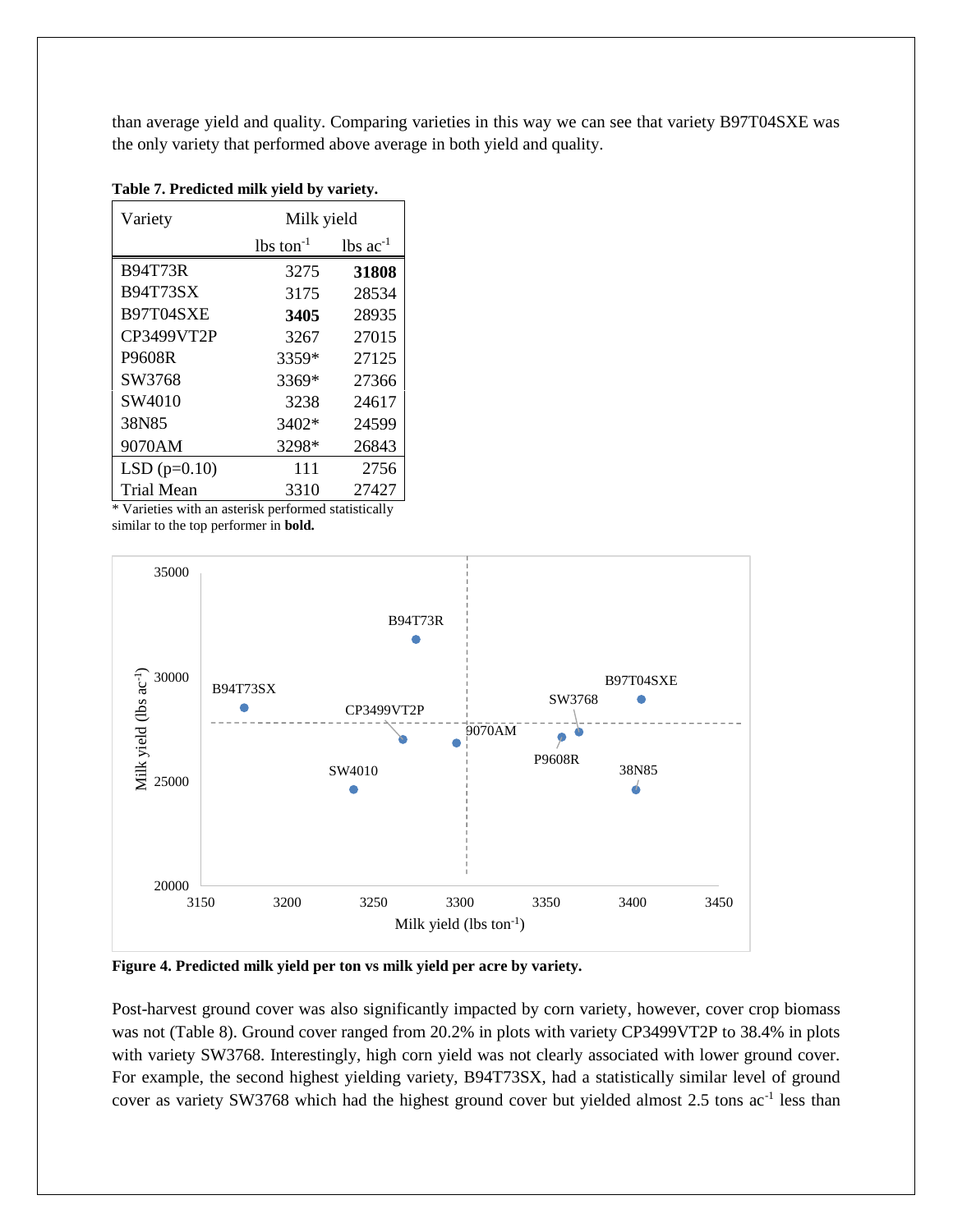B94T73SX. This is important as it demonstrates that interseeding cover crops can be successful without compromising the yield of the corn crop (Figure 5).

| Variety           | Ground<br>cover<br>$\%$ | Cover crop dry matter<br>yield<br>$lbs$ ac <sup>-1</sup> |
|-------------------|-------------------------|----------------------------------------------------------|
| <b>B94T73R</b>    | 26.5 <sub>bcd</sub>     | 805                                                      |
| <b>B94T73SX</b>   | 31.1abc                 | 658                                                      |
| B97T04SXE         | 24.7cd                  | 560                                                      |
| CP3499VT2P        | 20.2d                   | 557                                                      |
| P9608R            | 36.0ab                  | 717                                                      |
| SW3768            | <b>38.4a</b>            | 900                                                      |
| SW4010            | 29.3abcd                | 652                                                      |
| 38N85             | 32.7abc                 | 728                                                      |
| 9070AM            | 35.0ab                  | 741                                                      |
| $LSD(p=0.10)$     | 9.82                    | <b>NS</b>                                                |
| <b>Trial Mean</b> | 30.4                    | 702                                                      |

|  |  |  |  | Table 8. Cover crop characteristics by variety. |  |  |
|--|--|--|--|-------------------------------------------------|--|--|
|--|--|--|--|-------------------------------------------------|--|--|

Treatments that share a letter performed statistically similarly to one another.

The top performing treatment is indicated in **bold**.

NS – No significant difference.



**Figure 5. Corn silage and cover crop yield by variety.**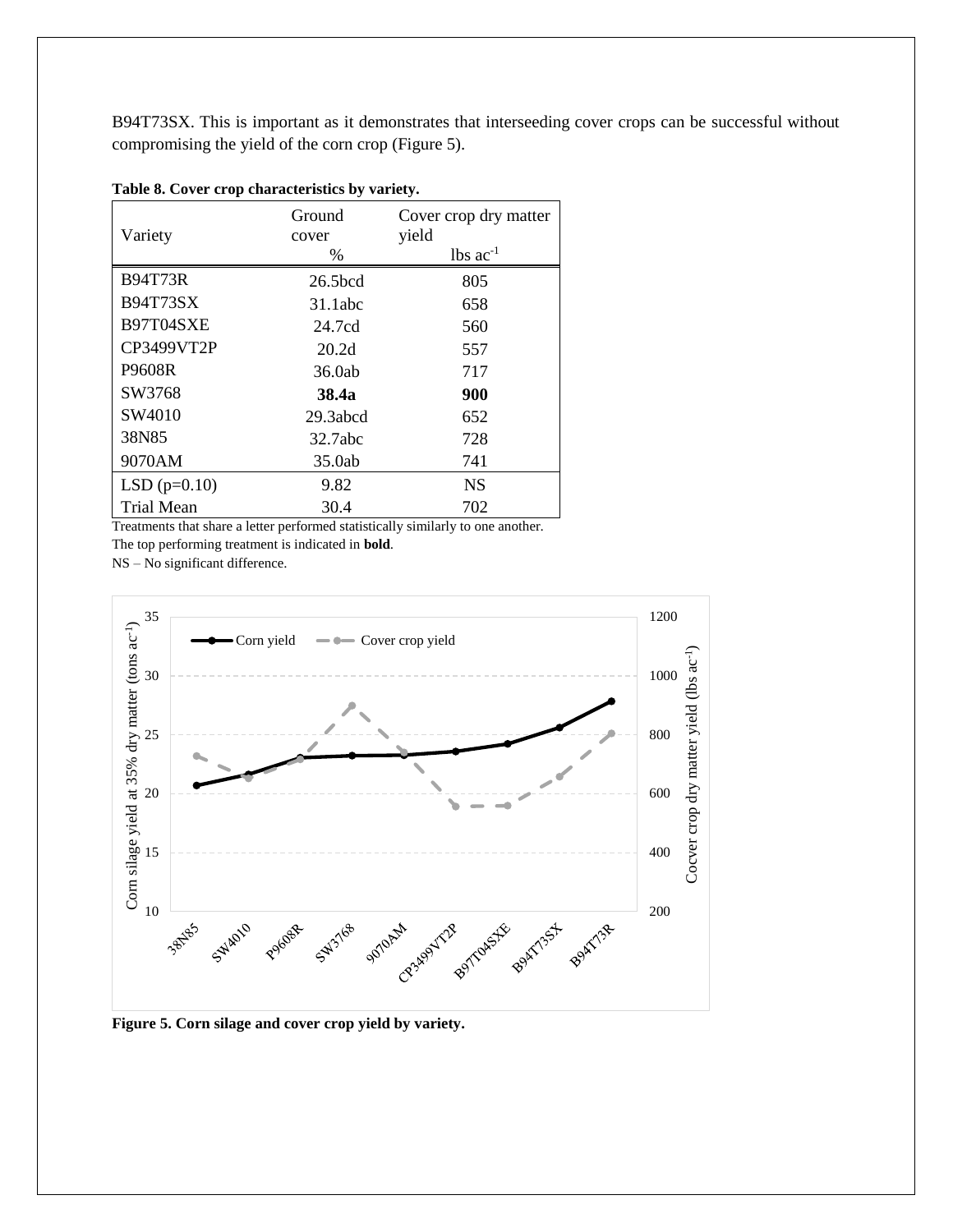### Trial 2 – Impact of Cover Crop Interseed Timing

Deciding when to interseed a cover crop is challenging. On one hand you want to allow the cover crop time to establish before the corn blocks the light, but on the other hand, you don't want the cover crop to compete with the establishing corn for resources. In addition, you want to make sure that corn herbicides do not impact the interseeded cover crop. Generally, corn can be interseeded anywhere from the V2 to V6 growth stage. After V6, most interseeding equipment is not tall enough, increasing the risk of damaging the corn crop.

Light available at the time of interseeding varied dramatically across the timing treatments (Figure 6). The arrows indicate the date the corn was interseeded corresponding to the V2, V4, and V6 growth stages. At the V2 and V4 growth stages, virtually none of the PAR was being obstructed by the corn canopy. However, by the time the corn reached the V6 stage, the canopy was already obstructing almost 50% of the light. Light infiltration continued to decline by approximately 10% each week until only 10% of the total light was infiltrating the canopy. This is the level that remained through the remainder of the season.



**Figure 6. PAR across the season.** *Arrows indicate the V2, V4, and V6 growth stages at which cover crops were interseeded.*

Despite the significant reduction in light available to the germinating cover crop in later interseedings, all timings supported similar cover crop establishment (Table 9). Post-harvest ground cover averaged 29.2% across the three timings and did not differ statistically. However, the majority of the ground cover was contributed by weeds, not interseeded cover crop species. This suggests that weed pressure throughout the season may have contributed to poor cover crop establishment and performance. As shown in Image 1, the dominant species that established and survived was the tillage radish. This is likely due to its large taproot that allowed it to access the limited moisture in the soil that the clover and annual ryegrass could not. Its wide leaves also allow it to compete for light resources better than the other species. Although the cover crops were assessed approximately 20 days after the corn was harvested, cover crop biomass was still too